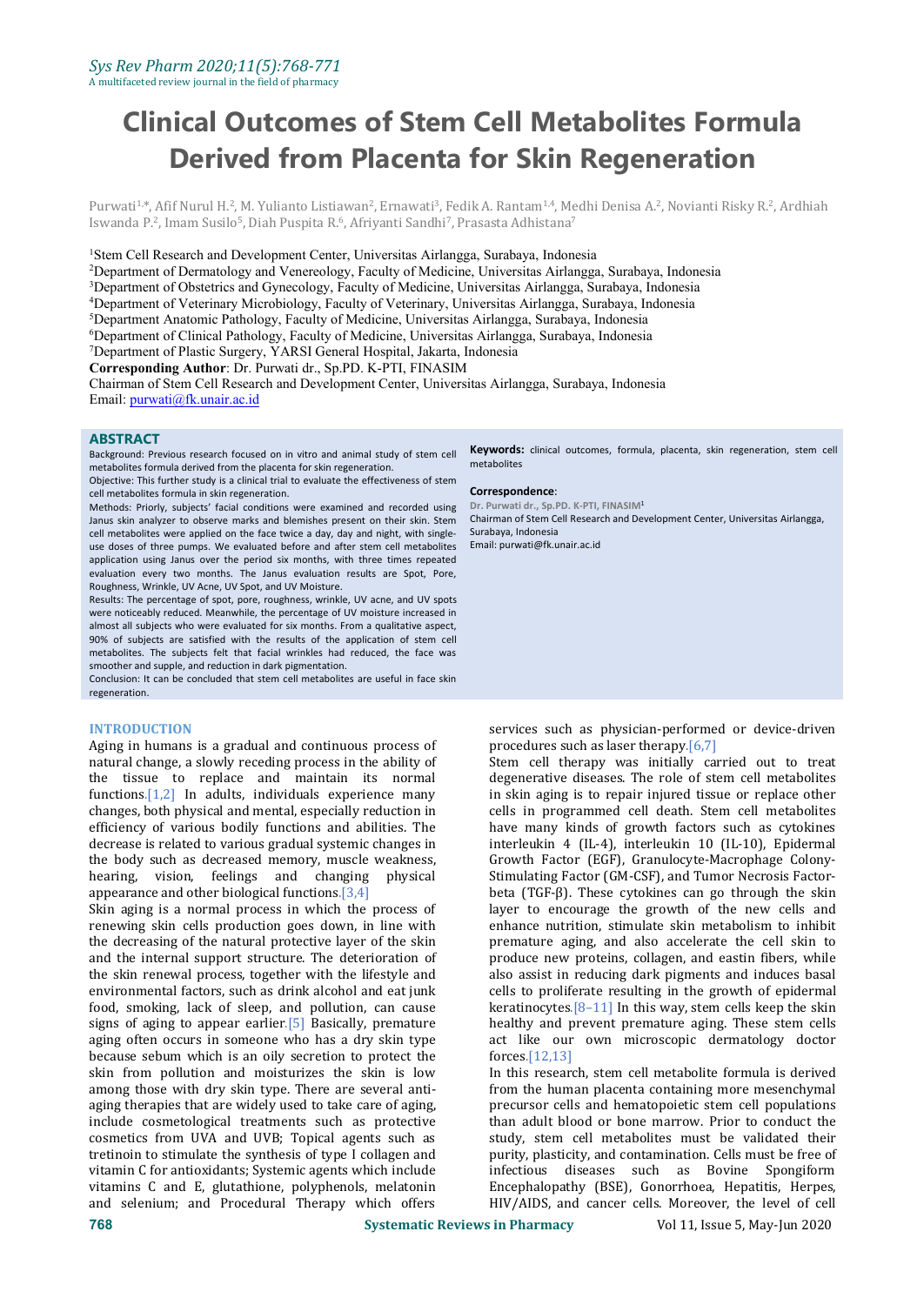# Regeneration

viability and cell phenotype must also be in accordance with the desired target.<sup>[14]</sup>

Previous research focused on in vitro and animal study of stem cell metabolites formula derived from the placenta for skin regeneration. We have done in vitro study include cytotoxicity test, cytokine detection, and apoptosis assay. From the study results, stem cell metabolites are not toxic with a percentage of cell viability exceeds 50%, did not cause any systemic immune response to the tissues by decreasing of cytokine release levels, and did not induce apoptosis by increasing percentage of expression of Hsp70 (anti-apoptotic gene) and decreasing percentage of expression of p53 and caspase-3 (pro-apoptotic gene) in the treatment samples compared to controls.[15]

This further study is a clinical trial to evaluate the effectiveness of stem cell metabolites formula in skin regeneration.

#### **METHODS**

This clinical study received ethical clearance No. 101/KEH/2019 from the law and medical research ethics committees of Universitas Airlangga Hospital, Surabaya, Indonesia, following the regulatory guidelines. The study analyzed data from 19 men and 11 women in various aged between 40-70. The inclusion and exclusion criteria were used in selecting the subjects. The inclusion criteria for the subjects are men or women, aged 40 or above, having no infectious diseases, having no allergic diseases, willing to be donors, as evidenced by the signing of informed consent. Exclusion criteria are using other skincare during the study and not willing to sign an informed consent.

Prior to application, facial conditions of all subjects were examined and recorded using a Janus skin analyzer to observe marks and blemishes present on their skin. Stem cell metabolites were applied on the face twice a day, at day and night, with single-use doses of three pumps. We evaluated before and after stem cell metabolites application using Janus over the period six months, with three times repeated evaluation every two months. The results of the Janus evaluation are Spot, Pore, Roughness, Wrinkle, UV Acne, UV Spot, and UV Moisture.

SPSS Statistics were used to perform data analysis. Data are expressed in mean, standard deviation, frequency distribution, and percent on descriptive analysis and frequency. Significance limit is that if p<0.05 with 95% confidence interval.[16]

## **RESULTS**

We performed statistical data analysis to evaluate the differences in the subject's skin condition, including Spot, Pore, Roughness, Wrinkle, UV Acne, UV Spot, and UV Moisture before and after treatment with metabolite stem cell formula in six weeks Evaluation conducted three times every two months. Data are presented in Table 1.

**Table 1.** The average of subject's skin condition before and after treatment with metabolites stem cell

|                   | $\dot{x}$ ± SD $(\% )$ |                          |                        |                   |                          |                   |                          |
|-------------------|------------------------|--------------------------|------------------------|-------------------|--------------------------|-------------------|--------------------------|
| Group             | Spot                   | Pore                     | Roughness              | Wrinkle           | UV Acne                  | UV Spot           | UV Moisture              |
| Pre               | $68,16^{\rm a}$ ±      | $97.53^a \pm 0.97$       | $96,73^a \pm 1,59$     | $73,30^{\rm a}$ ± | $45,96^{\circ} \pm 9,30$ | $75.70^{\rm a}$ ± | $70,53^a \pm 7,17$       |
|                   | 20,67                  |                          |                        | 17,82             |                          | 19,83             |                          |
| Post <sub>1</sub> | $57,96^{\rm b}$ ±      | $95,56^{\rm b} \pm 1,92$ | $96,10^{b} \pm 1,47$   | $65,63^b \pm$     | $35,30^{\rm b} \pm 9,89$ | $70,46^{\rm b}$ ± | $86,66^b \pm 8,57$       |
|                   | 25,81                  |                          |                        | 22,42             |                          | 21.84             |                          |
| Post 2            | $54,16^{\circ}$ ±      | $90,53^{\circ} \pm 1,92$ | $91,00^{\circ}$ ± 1,59 | $61,16^c \pm$     | $33.93^{\circ}$ ±        | $66.20^{\circ}$ ± | $90,56^{\circ} \pm 7,13$ |
|                   | 26,04                  |                          |                        | 22,50             | 13,72                    | 21,65             |                          |
| Post 3            | $49,73^{\rm d}$ ±      | $85,86^d \pm 2,77$       | $86,20^d \pm 2,29$     | $56,26^{\rm d}$ ± | $30,66^{\rm d}$ ±        | $62,23^d \pm$     | $94,00^d \pm 5,81$       |
|                   | 24,69                  |                          |                        | 22,69             | 13,13                    | 21,85             |                          |

a,b,c,d indicates data between pre treatment and 3x post treatment are statistically significant difference

#### **DISCUSSION**

As we know, stem cells have an outstanding potential to develop into many types of cells in the body during early life and growth, so that way, rejuvenation occurs. Metabolite products are produced using stem cells. In the process, the cell will produce metabolite materials that are rich in growth factors. This process can be repeated several times for collecting the supernatant. This metabolite is then used as the main ingredient in topical preparations. Gradually, stem cell metabolites reduce dull skin and wrinkle, which occurs due to a decrease in collagen production by the degenerative process. Some practitioners claim that stem cell metabolites will promote more skin elasticity and reduce pigmentation so that the appearance is enhanced and more appealing.<sup>8</sup>

In this study, stem cell metabolites are taken from the human placenta which contains more mesenchymal precursor cells and hematopoietic stem cell populations when compared to adult blood or bone marrow. Stem cell metabolites have many kinds of growth factors such as cytokines interleukin 4 (IL-4), interleukin 10 (IL-10), Granulocyte-Macrophage Colony-Stimulating Factor (GM-CSF), and

Tumor Necrosis Factor-beta (TGF-β). These growth factors help the skin produce protein and elastic fibers and new proteins, so that skin returns to its former elasticity, reduced black pigmentation and induces basal cells to proliferate resulting in the growth of epidermal keratinocytes.[9–11]

This clinical study is conducted in 30 patients who met the inclusion and exclusion criteria, as mentioned in the methods section, to be applied with stem cell metabolites on their face. We evaluated before and after stem cell metabolites application using Janus over the period six months, with three times repeated evaluation every two months. After analysis, subjects will know their specific skin problems, determine the severity, analyze each representative of the indicator, and recommend a suitable course of treatment. There are seven skin issues: spot, pore, roughness, and wrinkle (for surface); as well as UV acne, UV spot, and UV moisture (for deep skin issues). The percentage represents the degree of skin problem. The higher the number is, the worse the skin condition will be, except for UV moisture.[16]

In surface skin issues, normal value of red, green, and blue (*RGB) Spot* is in 30%, indicating that the spots of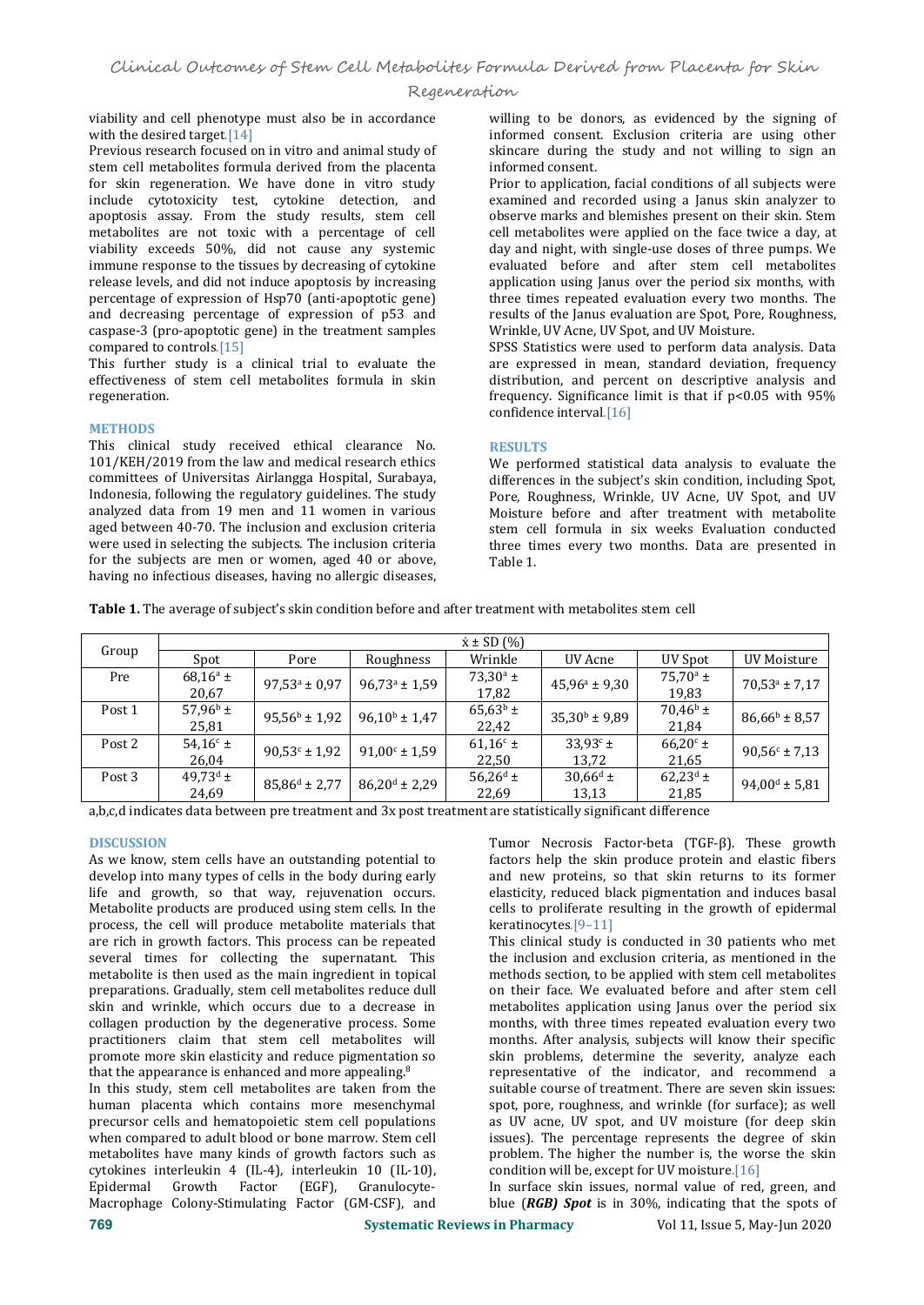# Regeneration

surface skin are in a normal state; if within the range of 30%-70%, indicate that it is ranging between medium to serious; if over 70%, it indicates that the skin is in a serious state, and requires freckles removal treatment urgently. For *RGB Pore*, the normal value isin 80%. This value is a little special, as everyone has pores, so the value is high. We detect the degree of clogged pores. Purwati: sterved Purwati: sterved 80%-90% indicates that it is in a medium state: over 90% intension 80%-90% indicates that it is in a medium state; over 90% indicates it is in a serious state. *RGB Roughness* is relative with Pore, so the value indication is similar to M. Yulianto<br>nore, 80%-90% is a medium state Over 90% is a serious discussion pore. 80%-90% is a medium state Over 90% is a serious state. At the same time, it is closely related to lifestyle habits and level of dehydration. Generally, *RGB Wrinkle* within 30% is fine lines. Hence, there is no need for further attention. As adults, every facial movement will contribute to having fine lines. Over 40%, the quantity of the fine lines is increased. When the blue points on detection are pictured together into a line, this is genuine wrinkling of the facial skin, a value of over 70% means it is in a serious state and requires anti-aging treatment.  $[16]$ In deep skin problems, the normal value of *UV Acne* is in 30%. 30%-70% is said to be in a medium state, but requires regular moisturizing and frequent deep cleansing treatment. A value of over 70% indicates that it is in a serious state and warrants reminding the customers do regular moisturizing, oxygen therapy, as well as deep cleansing treatment. For **UV Spot**, the normal value is in 30%. 30%-70% is in a medium state, but requires regular use of products that promote metabolism. If it is over 70%, it indicates that the problem is in a serious state and need immediate attention along with regular use of products that promote metabolism. The value of *UV Moisture* is a little special. The normal value is 80%, as everyone's face needs large amounts of moisture, so everyone faces a lack of moisture problems. 80%-90% is said to be in a medium state, over 90% is considered as a serious state, and requires moisturizing treatment urgently.[17]

From the study results, we can see that stem cell metabolites formula is effective in overcoming aging, as evidenced by the decrease of percentage in spot, pore, roughness, wrinkle, UV acne, and UV spots, while the increase happens in the percentage of UV moisture. These results were experienced by almost all subjects who were evaluated for a period of 6 months. In qualitative, almost 90% of subjects are subjectively satisfied with applied stem cell metabolites on their face. The subjects felt that facial wrinkles were reduced, the face was smoother and supple, and pigmentation was reduced.

#### **CONCLUSION**

We can conclude that stem cell metabolites are effective in overcoming aging as evidenced by the decrease of percentage in spot, pore, roughness, wrinkle, UV acne and UV spots, and the increase of percentage in UV moisture. The subjects felt that facial wrinkles were reduced, the face was smoother and supple, and pigmentation was reduced.

### **Declarations**

#### *Ethics approval*

This clinical study received ethical clearance No. 101/KEH/2019 from the law and medical research ethics committees of Universitas Airlangga Hospital, Surabaya, Indonesia, following the regulatory guidelines of the

*Competing interests* 

The authors have no conflicts of interest with this study.

#### *Funding*

The authors have no specific funding for this study.

#### *Authors' contributions*

Purwati: stem cell metabolites preparation, manuscript preparation

Afif Nurul H: data analysis, discussion

M. Yulianto Listiawan: clinician, study literature, discussion

Ernawati: data analysis, discussion

Fedik A. Rantam: stem cell metabolites preparation Medhi Denisa Alinda: clinician, data analysis, discussion Novianti Risky Reza: clinician, data analysis, discussion Ardhiah Iswanda P: clinician, study literature, manuscript preparation

Imam Susilo: stem cell metabolites validation Diah Puspita Rini: stem cell metabolites validation Afriyanti Sandhi: clinician, data analysis, discussion Prasasta Adhistana: clinician, data analysis, discussion

#### *Acknowledgements*

We would like to acknowledge the support of all laboratory technicians in Stem Cell Research and Development Center, Universitas Airlangga, Surabaya, Indonesia and all functional medical staff of Department of Obstetrics and Gynecology, Universitas Airlangga Hospital, Surabaya, Indonesia.

#### **REFERENCES**

- 1. Helfrich YR, Sachs DL, Voorhees JJ. Overview of skin aging and photoaging. Dermatology Nurs. 2008;20(3):177.
- 2. Kim W-S, Park B-S, Sung J-H. The wound-healing and antioxidant effects of adipose-derived stem cells. Expert Opin Biol Ther. 2009;9(7):879–87.
- 3. Hayflick L. Biological aging is no longer an unsolved problem. Ann N Y Acad Sci. 2007;1100(1):1–13.
- 4. Coresa T, Ngestiningsih D. Gambaran Fungsi Kognitif Pada Lansia Di Unit Rehabilitasi Sosial Pucang Gading Semarang. DIPONEGORO Med J (JURNAL Kedokt DIPONEGORO). 2017;6(1):114–9.
- 5. Rochmah W, Aswin S.Tua dan Proses menua. Berkala Ilmu Kedokteran. 2001;33(2001).
- 6. Wensink MJ, van Heemst D, Rozing MP, Westendorp RGJ. The maintenance gap: a new theoretical perspective on the evolution of aging. perspective on the Biogerontology. 2012;13(2):197–201.
- 7. Ramadani M. Upaya Penundaan Proses Penuaan (Degeneratif) Menggunakan Antioksidan dan Terapi Sulih Hormon. J Kesehat Masy 2010;5(1):36–40.
- 8. Vaupel JW. Biodemography of human ageing. Nature. 2010;464(7288):536–42.
- 9. Kraich M, Klein M, Patiño E, Harrer H, Nickel J, Sebald W, et al. A modular interface of IL-4 allows for scalable affinity without affecting specificity for the IL-4 receptor. BMC Biol. 2006;4(1):13.
- 10. Francisco-Cruz A, Aguilar-Santelises M, Ramos- Espinosa O, Mata-Espinosa D, Marquina-Castillo B, Barrios-Payan J, et al. Granulocyte–macrophage colony-stimulating factor: not just another<br>haematopoietic growth factor. Med Oncol. haematopoietic growth factor. 2014;31(1):774.
- 11. Massagué J. TGFβ signalling in context. Nat Rev Mol cell Biol. 2012;13(10):616–30.